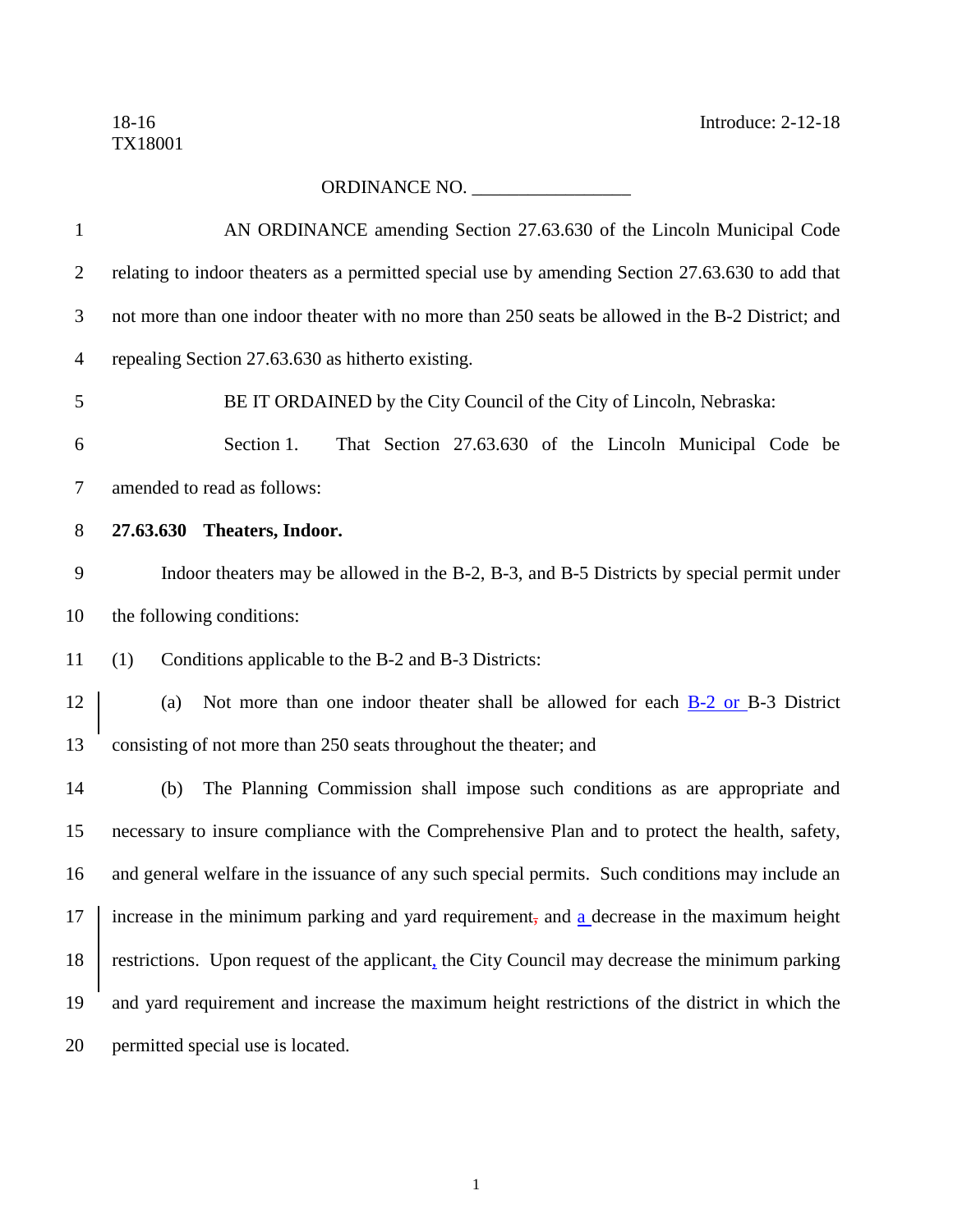(2) Conditions applicable to the B-5 District:

 (a) A use permit for 400,000 square feet or more of commercial floor area has been issued;

 (b) A Certificate of Occupancy has been issued for 300,000 square feet or more of commercial floor area; provided, however, that the City Council may decrease or waive this requirement upon a finding that the proposed theaters will have no significant adverse impact upon the property values and existing uses in the B-4 Lincoln Center Business District, with particular emphasis upon the effect of such proposed indoor theaters on the entertainment and cultural uses in the B-4 Lincoln Center Business District; and

 (c) Not more than one indoor theater complex shall be allowed for each B-5 District, consisting of not more than six movie screens.

 Section 2. That Section 27.63.630 of the Lincoln Municipal Code as hitherto existing be and the same is hereby repealed.

 Section 3. This ordinance shall be published, within fifteen days after the passage hereof, in one issue of a daily or weekly newspaper of general circulation in the City, or posted on the official bulletin board of the City, located on the wall across from the City Clerk's 17 office at 555 S.  $10^{th}$  Street, in lieu and in place of the foregoing newspaper publication with notice of passage and such posting to be given by publication one time in the official newspaper by the City Clerk. This ordinance shall take effect and be in force from and after its passage and publication or after its posting and notice of such posting given by publication as herein and in 21 the City Charter provided.

Introduced by:

\_\_\_\_\_\_\_\_\_\_\_\_\_\_\_\_\_\_\_\_\_\_\_\_\_\_\_\_\_\_\_\_\_\_\_\_